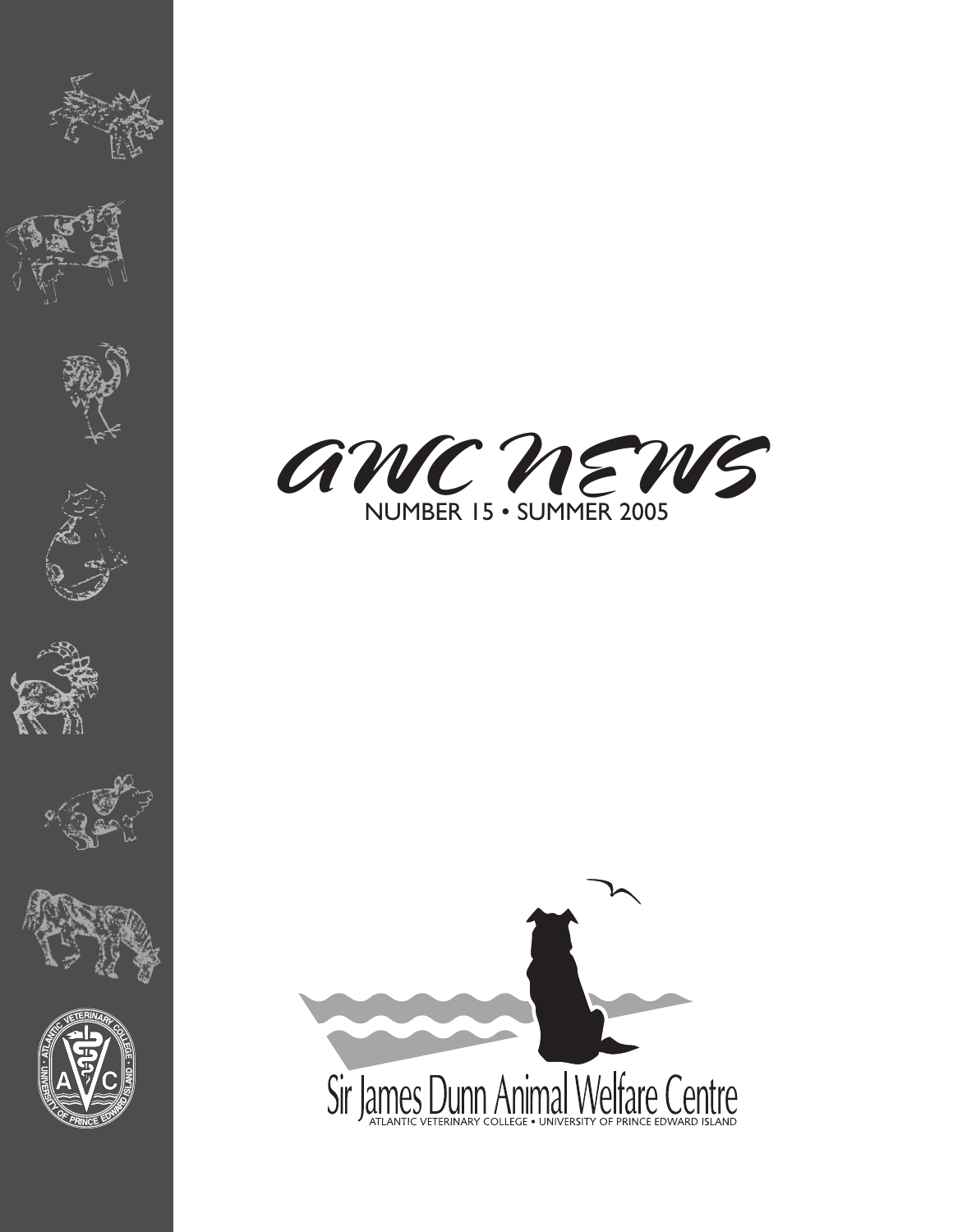# **From the Coordinator's Desk**



welve service and research projects that will benefit companion animals, horses, and wildlife recently received a total of \$235,000 through the 2005 annual funding competition of the Sir James Dunn Animal Welfare Centre at the Atlantic Veterinary College, UPEI. This brings to over 100 the number of projects funded since the Centre was established in 1994 (originally as the Animal Welfare Unit). With this year's competition, the funds awarded for projects have surpassed \$2 million. We are extremely grateful to the Friends of the Christofor Foundation for the ongoing support that has allowed us to reach this significant milestone.

The ten new projects, along with two highly successful service projects for which funding has been renewed, are described in this newsletter. The two service projects are carried out in cooperation with the PEI Hu-

mane Society (*AVC humane dog training programme*), and the PEI Cat Action Team, with additional funding from the Pegasus Family Foundation (*Neutering feral cats on PEI*). We are also pleased to be working with two community partners (PEI Transition House Association and PEI Humane Society) in organizing a conference this fall, "Animal Abuse and Family Violence: Building a Community Response" (page 5). The conference is intended to draw together different sectors of the community to learn about the links between animal cruelty and family violence and the effects on children and families; and to promote early and effective intervention to benefit both animals and people.

Please visit our website at www.upei.ca/awc to find out about upcoming events at the Centre, and for information on all projects funded to date, associated publications and presentations, and animal welfare resources at the UPEI library.



Dr. Alice Crook, Editor AWC NEWS Sir James Dunn Animal Welfare Centre Atlantic Veterinary College University of Prince Edward Island 550 University Avenue Charlottetown, PEI C1A 4P3

Tel: (902)628-4360 Fax: (902)566-0958 E-mail: acrook@upei.ca chewson@upei.ca www.upei.ca/awc

**ो** *डि***क्त**ि

Production & Design: Computer Services

# **Message from the Research Chair**



Since our last newsletter, the Centre has been involved in various practical initiatives about animal welfare. Two of the initiatives concern AVC students. First, members of the Humane Ethics Club are organizing a meeting on October 14 and 15 called "Farm Animal Welfare: In Practice" (see page 5). I am very pleased to be acting as their faculty mentor. The meeting will provide practical education and hands-on training in farm animal welfare to veterinarians, farmers, and students.

In the second initiative, four students joined me at an international meeting, "From Darwin to Dawkins: the science and implications of animal sentience" (see page 6). In the closing session of the meeting, a vote was held in support of sending a statement to the United Nations, the World Trade Organization, and the Office

Internationale des Epizooties (World Animal Health Organisation). The statement calls for the recognition of sentience (the capacity to suffer) in many species of animals, and the acknowledgement of the need "to end cruel farming systems and other trades and practices which inflict suffering on animals." I and a large majority supported sending the statement. While the wording in it needs clarification, the spirit is admirable, and it provides a useful starting point for more coherent international protection of farm animals and other species. As several of the member governments of the various organizations are active to improving welfare standards in their respective countries, it will be interesting to see what comes of the initiative.

On the research front, the results of a survey concerning use of analgesics (painkillers) in companion animals at the time of surgery have indicated the need for further education of veterinarians. Therefore, I have been working with Dr. Kip Lemke to develop a poster, and the Canadian Veterinary Medical Association has agreed in principle to distribute it nationally. In a further initiative, Dr. Crook and I are working with the PEI Transition House Association and the PEI Humane Society to organize a meeting this fall, "Animal Abuse and Family Violence: Building a Community Response," to examine methods of developing a community-wide system to help address and prevent animal abuse and domestic violence.

All these practical approaches are an important part of the Centre's mandate. We are delighted to be working with different groups in this way, and we are particularly grateful to our sponsors for helping to make the projects possible.

Caroline J. Hewson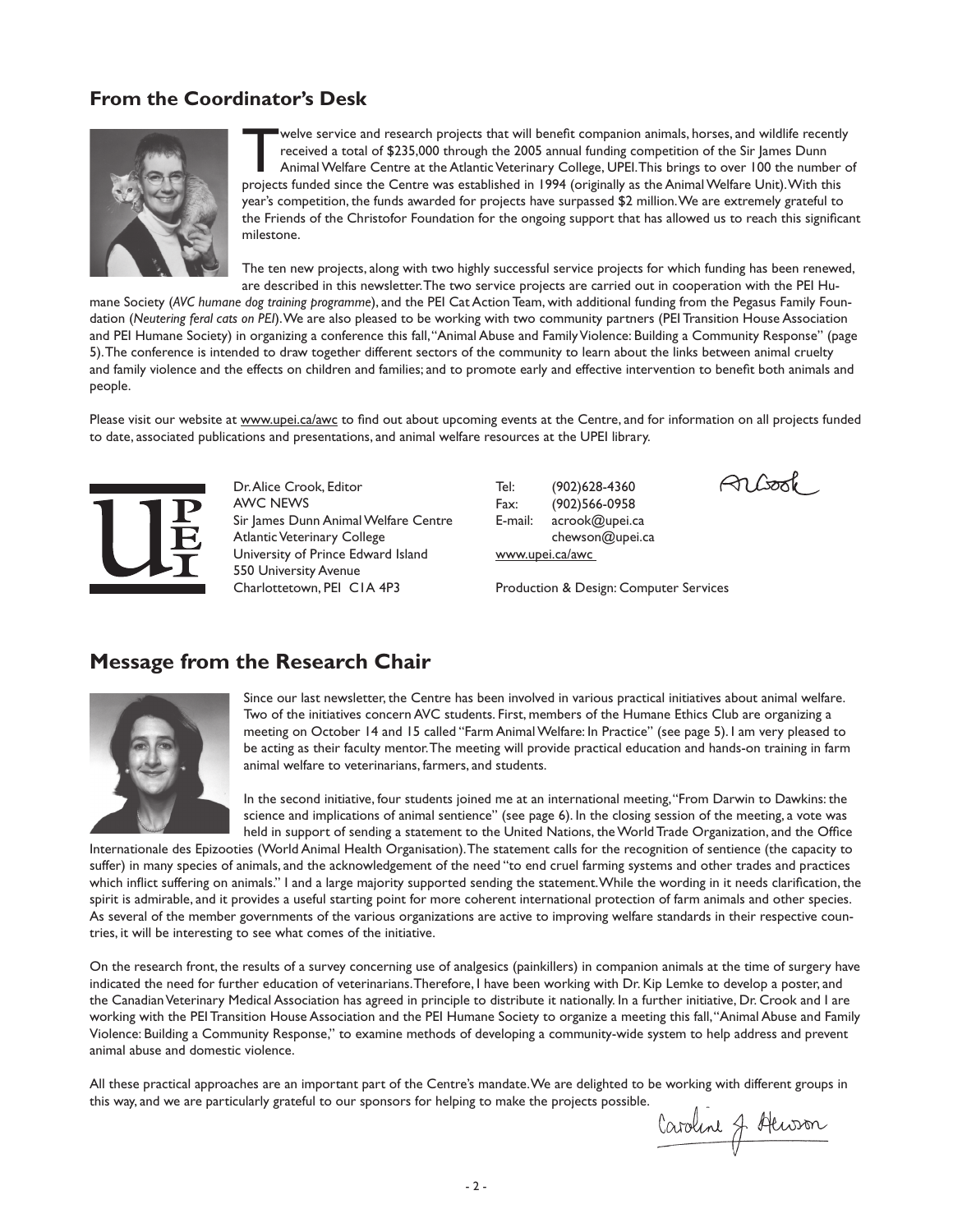### PROJECTS FUNDED—2005

#### *Improving testing for platelet function in dogs* S Burton, A Nicastro, and B Horney

Dogs experience a variety of potentially fatal bleeding disorders. Some, such as von Willebrand's disease or disseminated intravascular coagulation, are due to alterations in platelets, which are an essential component of normal blood clotting.

Existing tests of platelet function are crude in nature and somewhat uncomfortable for patients, or require shipment to specialized laboratories, which is expensive and time-consuming. The situation has improved recently in human medicine with the development of a simple machine, the Platelet Function Analyzer (PFA)-100, which assesses the function of platelets through a measurement called closure time. The machine has been validated for use in dogs, and the AVC Diagnostic Services Laboratory has acquired a PFA-100. One objective of this project is to establish normal values for closure time in healthy dogs, prior to using the analyzer to assess platelet function in dogs with bleeding disorders. A second objective arises from a report that low red blood cell counts in anemic animals may interfere with the analyzer results. This project will also, therefore, assess the red blood cell level below which a patient sample can no longer be reliably evaluated.

#### *Pedometer-based physical activity in dogs*

C Chan, S Ihle, and C Tudor-Locke

Nearly half of pet dogs are overweight, but there has been little research done, outside of diet studies, to determine the best means of helping dogs to reach and then maintain a healthy weight. In people, an increase in physical activity is a crucial component of weight management. Dr. Chan's previous research has shown that the use of pedometers, small devices that count steps taken, can help motivate people to increase their physical activity. The objective of this project is to determine if pedometer-based physical activity programmes can also motivate people to increase their dog's physical activity levels. Owners enrolled in the study will receive pedometers for themselves and their dogs.

#### *Fecal survey of parasites infecting humane society animals* G Conboy, E Cawthorn, and H. Barkema

Dogs and cats are susceptible to infection with a wide range of intestinal parasites, including worms and *Giardia*, a protozoan parasite. These can have a serious effect on the health of infected dogs and cats, and some, such as the roundworm *Toxacara canis* and some strains of *Giardia*, can also infect people.

This project will provide for fecal examination of all dogs coming into the PEI Humane Society, in order to determine if the current parasite control programme is appropriate. It will also provide fecal examinations for all cats available for adoption. Another benefit of the project will be to furnish information about the parasites of greatest regional importance in PEI. Such information is necessary in order to design efficient and effective parasite control programmes, and to determine whether drug manufacturers' recommendations for frequent dewormings are warranted or excessive. No survey of this type has ever been carried out on PEI, and none in Atlantic Canada since 1986.

## *Stress reduction by environmental enrichment in shelter cats*

S Dohoo and N Guy

Thousands of cats enter shelters in Canada each year. Initially, they are brought into a receiving and assessment area where they are vaccinated and held for several days. Some are claimed by their owners, some are euthanized, and as many as possible are moved into the adoption area of the shelter. Regardless of the ultimate fate of the cats, each is under considerable stress in the strange new environment of the receiving area. It may be their first time in a cage; there are the strange sights, sounds, and smells of other animals; and unfamiliar humans are caring for them. Stressed cats are at increased risk of disease, and may be difficult to handle, which lessens their chances of adoption.

Cats who are offered places to hide within their cages generally have reduced levels of anxiety and fear. The BC SPCA has developed "hide and perch" boxes that give cats a place to hide or an elevated spot for resting within their cages. These boxes are becoming more widely used by humane societies; however, the boxes are generally too big for the cages in the initial receiving area.

Working with the PEI Humane Society, Drs. Dohoo and Guy will assess a simple method of providing cats in these smaller cages a place to hide if they feel the need, by placing a simple curtain over one half of the door, leaving the other half uncovered. This will allow anxious cats the choice of hiding behind the curtain. Using various objective observations, the stress levels will be compared between cats in the modified cages, and those in unmodified cages. If the curtain proves to be successful in reducing stress, this will provide a simple, cheap, and effective way to improve emotional well-being and reduce the risk of infectious disease for large numbers of shelter cats.

#### *Neutering feral cats on PEI*  P Foley and H Gelens

Most communities have populations of feral cats in their midst, which are a source of concern to community members, veterinarians, and animal control agencies. These semi-wild cats are the offspring of stray or abandoned animals, which typically live in areas where they are able to find some food and shelter. These cats are often unhealthy, with a significantly reduced lifespan due to illness and injury—much of this related to uncontrolled reproduction. An alternative to euthanasia of these cats is a "trap, neuter, and release" programme. These programmes are being carried out in many areas of North America, and result in cat populations that are more stable (zero to low birth rate) and healthier (tested, vaccinated, and with reduced fighting associated with mating behaviour).

Such a programme was established through the SJDAWC at the Atlantic Veterinary College in 2001, in cooperation with the PEI Cat Action Team (CAT) and the Town Council of North Rustico. Bi-monthly neuter Saturdays are held at the AVC, wherein cats are trapped and brought in by CAT; anesthetized; tested for two common serious infectious diseases; vaccinated, neutered, and tattooed for identification; and, after recovery from anesthesia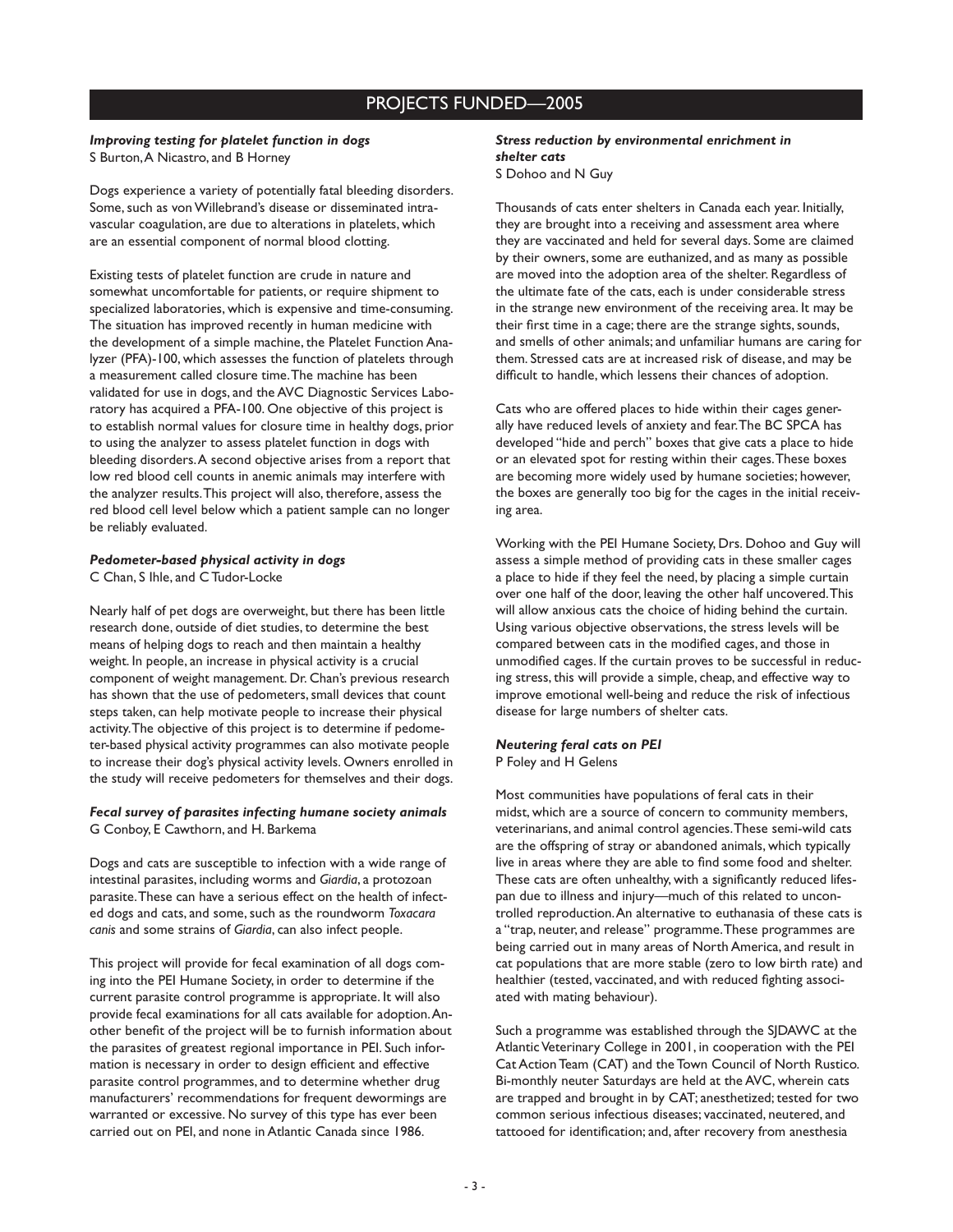and surgery, released by CAT members back to the original area. The veterinary services are provided voluntarily by AVC students, staff, and faculty. Since 2001, over 1,400 feral cats have been neutered through the efforts of CAT—over 600 of them though this project. The most recent renewal of funding will continue to support bi-monthly neuter days over the next two years, to neuter approximately 30 cats on each occasion.

In a separate project funded though the SJDAWC by the Pegasus Family Foundation—the *Pegasus feral cat neutering programme*—a further 300 feral cats were neutered at AVC during 2004. Additional feral cats are neutered at participating Island veterinary clinics with funds privately raised by CAT. This neuter programme benefits the individual cats, by decreasing fighting activity and preventing the spread of disease. On a broader level, the programme is also decreasing the proportion of reproducing feral cats on PEI, with the ultimate goal of achieving negative population growth.

#### *Chlamydial status of genital tracts of cats on Prince Edward Island* L Gabor

*Chlamydia* is a common cause of upper respiratory disease and eye infections in cats, and can progress to pneumonia. It has been speculated that persistent infection in the genital tract is one of the main routes of infection for the general cat population—particularly for kittens—and may be a major cause of infertility in breeding catteries as well as wild populations. In humans and in koalas with chlamydiosis, genital persistence occurs, and may be both a major route of infection and a reservoir for infection.

Through this project, in cooperation with the feral cat neutering project, the genital tracts removed during neutering of female cats will be examined and tested for *Chlamydia* using a new diagnostic procedure (polymerase chain reaction testing). This study will determine whether *Chlamydia* is present in PEI's cat population, through determining if genital persistence occurs. Dr. Gabor will also catalogue the general genital health of feral cats at the time of neutering, and correlate that with the presence or absence of *Chlamydia*.

## *Comparing two treatments for epilepsy in dogs—graduate student funding*

C Gaskill

Epilepsy is a fairly common condition in dogs. Most dogs cannot be cured, but with appropriate therapy, seizures can be satisfactorily controlled in 70 to 80 per cent of epileptic dogs. Phenobarbital and potassium bromide are the anticonvulsant drugs most commonly used, either alone or in combination. Until recently, phenobarbital was considered the drug of choice. However, the use of this drug sometimes causes serious liver damage. To avoid this, potassium bromide is being recommended more and more as the first line of treatment for epilepsy. This increased usage of potassium bromide is occurring despite a lack of studies to determine its safety and effectiveness.

In this study, originally funded in 2003, Dr. Gaskill is monitoring epileptic dogs being treated with phenobarbital or potassium bromide, to compare the safety and effectiveness of these two drugs in order to develop more appropriate recommendations for treatment of this condition in dogs. The additional funding in 2005 will provide support for a graduate student to carry out various aspects of the project, completion of which is expected in spring 2007.

#### *AVC humane dog training programme* N Guy and E Cawthorn

Funding has been renewed for two years for this programme, initially funded by the SJDAWC in 2001. Through this project, which has become a well-established component of the daily activities at the PEI Humane Society (PEIHS), veterinary students with an interest in shelter issues and dog training are employed to work at the PEIHS on a full-time basis during the summer months, and a part-time basis during the school year. The students' responsibilities are primarily for the social enrichment and training of the dogs on the adoption floor, using only positive reinforcement (clicker training). This contact helps to reduce anxiety for the dogs, while they learn behaviours that can make them more appealing to potential adopters. The students' secondary responsibilities include interacting with, and educating, potential adopters and other visitors, and assisting the shelter manager in the management and evaluation of some of the dogs that are brought to the shelter. The students themselves gain hands-on knowledge of shelter issues, as well as experience working with shelter dogs and their new owners, which will serve them well as veterinarians advising clients on pet behaviour.

#### *Litterbox size preference of domestic cats* N Guy and M Hopson

Inappropriate elimination, or failure to use a litterbox, is one of the most commonly reported behaviour problems in cats. It is a frequent reason for relinquishment of cats to shelters, abandonment of cats, and euthanasia. Owners and veterinarians alike express frustration in the management of this problem. Most cats with inappropriate elimination are apparently normal on physical examination and diagnostic testing. Many treatments are used, sometimes including anti-anxiety medication.

It is believed that the most common reason for a cat to fail to use a litterbox is that it is in some way considered to be inadequate by the cat. The significance of the level of litterbox cleanliness, for example, is well-recognized. Yet the normal preferences for cats for an elimination area remain poorly described. Experience with cases referred to the AVC has indicated that markedly increasing litterbox size can have a dramatic and immediate positive effect on litterbox use. This project is a trial to determine whether indoor cats show a significant preference for a larger litterbox, as compared to the area provided by commercially available litterboxes. Given the high frequency of this behaviour problem, and the significant outcome for the cats and their owners, this project has the potential to identify a simple and effective component of the successful treatment and prevention of inappropriate elimination in cats.

#### *Improved pain control for surgery on the front leg of dogs* K Lemke, L Lamont, P Moak, and B Horney

Regional nerve blocks are used to reduce requirements for general anesthetics and improve heart and lung function during surgery, and to reduce postoperative pain and stress after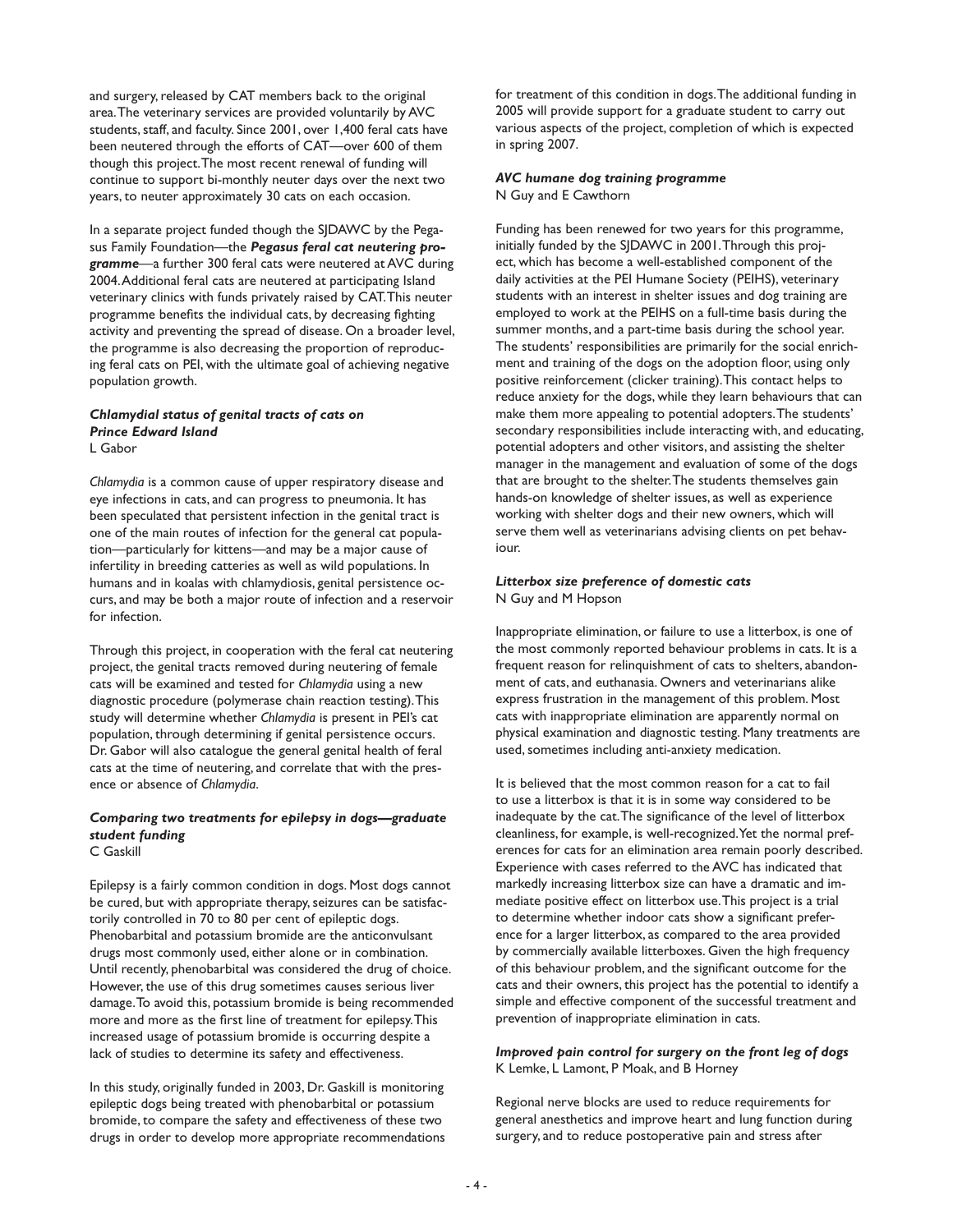surgery. Injection of local anesthetics blocks sensation to the part of the body that will be operated upon, which reduces the need for other anesthetic and analgesic (pain-relieving) drugs.

In veterinary medicine, effective regional anesthetic techniques are used for surgical procedures of the head, chest, abdomen, and hind limb, but a reliable technique for procedures of the front limb has not been developed. A new paravertebral regional technique has been developed at the AVC that addresses the deficiencies of previous techniques. This study will compare traditional therapy (general anesthetics with opioids) to a combined anesthetic technique (general anesthetics with opioids and paravertebral blockade) in dogs undergoing surgery of the front limb. The specific objectives are to look at the effects of the paravertebral blockade on intraoperative anesthetic requirements and cardiopulmonary function, and on postoperative pain, stress responses, and platelet function. The ultimate goal is to improve pain management and reduce perioperative complications in dogs undergoing front limb surgeries.

#### *A diagnostic test for French heartworm*

F Markham, G Conboy, and H Stryhn

French heartworm (*Angiostrongylus vasorum*) is a parasite (a roundworm) which infects the blood vessels in the lungs and heart of dogs and red foxes. It causes serious disease and death, through damage to the heart and lungs and potentially other organs. The main sign of infection is a chronic cough, for which there are also many other causes, and, eventually, heart failure. The parasite was first diagnosed in Newfoundland in 1996 and has not yet been found in other regions of Atlantic Canada, but given the frequency and speed of travel between Newfoundland and other areas, and the abundance of red foxes and slugs (the intermediate host) in the rest of Atlantic Canada, it seems likely the parasite will spread.

Standard stool tests for parasites do not always detect French heartworm larvae, leaving some dogs undiagnosed. In a previous SJDAWC-funded project, Drs. Markham, Conboy, Miller, and Vezburger developed a blood test to detect *Angiostrongylus* worm antigens—proteins excreted by the worms—in the blood of infected dogs. This test shows great promise in detecting infection much sooner, and in dogs not shedding larvae, before damage has already occurred to the heart and lungs, which would greatly improve the chances for a complete recovery.

One goal of this project is to further refine the test by purifying the antigen and obtaining a continued supply of specific test reagents. The second purpose is to screen dogs at a Newfoundland clinic—including apparently healthy dogs, those with signs suggestive of *Angiostrongylus* infection, and hunting dogs—to confirm the accuracy of the test and compare it to newer versions of the test, and to determine the general prevalence of infection in this area.

#### *Improved diagnosis in equine diarrhea*  J McClure

Acute diarrhea is a life-threatening and costly disease in horses. The three most common infectious causes are bacterial—*Salmonella*, *Neorickettsia risticii*, and *Clostridium difficile*. Clinically speaking, these three bacteria cause similar illnesses, but the appropriate antibiotic therapy differs amongst them. To reduce

mortality and the duration of illness, it is important to start appropriate antibiotics early; yet current diagnostic tests for these diseases require three to five days, or longer, before the results are available.

Real-Time PCR has promise as a diagnostic test because it can give rapid and reliable same-day results at an affordable cost. Real-Time PCR tests have been developed for *Salmonella* and *Neorickettsia risticii* in horses, but not for *Clostridium difficile*. This project is a pilot study to determine if, as anticipated, a Real-Time PCR assay developed for the identification of *Clostridium difficile* in people will work in horses affected with the same bacterium. If the pilot project is successful, the next step will be to develop a Real-Time PCR test that can detect all three bacteria, if present, from one fecal sample. Having a reliable rapid test for these common pathogens will greatly improve the ability to diagnose and treat horses with acute diarrhea in a timely manner, thereby reducing the duration and severity of their illness.

### UPCOMING CONFERENCES

#### **Animal Abuse and Family Violence: Building a Community Response September 22–23, 2005**

Veterinarians and veterinary staff, social workers, human health care workers, humane society workers and volunteers, teachers, students in veterinary medicine and nursing, and those working in the field of family violence are invited to attend this conference and workshop, to be held in Charlottetown in September. Topics will include the link between animal abuse and family violence, the effects on children of witnessing violence in the home, recognizing and addressing animal abuse, and building community partnerships to promote early and effective intervention. Speakers will include **Judee Onyskiw,** RN, PhD, Canada Research Chair in Family Violence and Children's Health, University of New Brunswick; **Mary Zilney**, MSW, RSW, Family and Children's Services of Guelph and Wellington County; and **Marie Suthers-McCabe**, DVM, Director, Center for Animal Human Relationships, Virginia-Maryland Regional College of Veterinary Medicine.

The conference is organized by the Sir James Dunn Animal Welfare Centre, the PEI Transition House Association, and the PEI Humane Society, with support from the Community Mobilization Programme and the Premier's Action Committee on Family Violence Prevention. Please go to www.upei.ca/human.animal. abuse for more details and the registration form.

#### **Farm Animal Welfare: In Practice October 14-15, 2005**



This conference, to be held at the Atlantic Veterinary College in the fall, will provide practical education and hands-on training in farm animal welfare to veterinarians, farmers, and students. Maritime veterinarians will be eligible for continuing education credits.

**Temple Grandin**, PhD, of Colorado State University, will give the keynote address by video link; **Kip Lemke**, DVM, MSc, DACVA, of AVC, will speak about pain management techniques for practices such as dehorning and castration; and **Suzanne**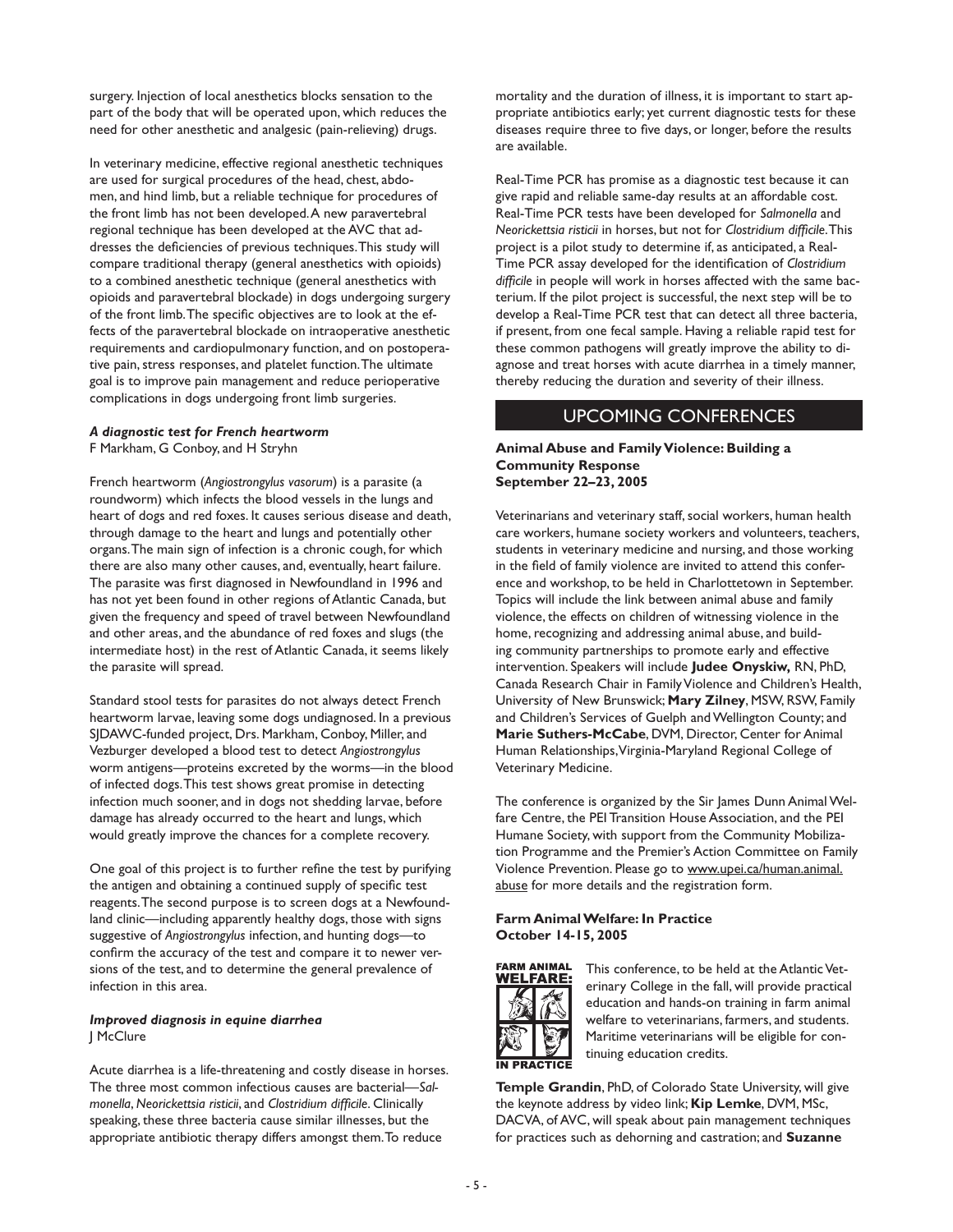**Millman**, PhD, of the University of Guelph, will speak about onfarm welfare assessment, and travel with a small group of students and veterinarians to two farms to conduct assessments.

The conference is being organized by the AVC Humane Ethics Club. Please watch for more details and registration information at www.upei.ca/awc or contact shunter@upei.ca

# **OTHER NEWS**

#### **Update on Federal Animal Cruelty Bill**

The legislation was reintroduced in the House of Commons by the Minister of Justice on May 16, 2005. The new bill, now called C-50, is essentially unchanged from the previous legislation (C-22), except that C-50 specifically affirms and protects the traditional hunting and fishing practices of Aboriginal peoples, which was the primary concern that led to C-22 being stalled in the Senate.

The proposed legislation would change the Criminal Code so that animal cruelty crimes would no longer be classified as crimes against property but would be in their own distinct section. The penalty for intentional cruelty to animals would be increased from the current maximum of six months to five years. Judges would be able to raise the fine for summary convictions to \$10,000 from the current maximum fine of \$2,000, with no cap on fines for indictable offences. Instead of the current maximum two-year prohibition, judges would be able to impose up to a lifetime ban against owning an animal for anyone convicted of animal cruelty. Finally, the legislation would give judges the authority to order anyone found guilty to pay restitution to the animal welfare organization that incurred costs in caring for the animal(s) involved.

This legislation has been before Parliament for more than five years. It has received careful scrutiny in both the House of Commons and the Senate, and many organizations have provided input through the respective Standing Committees. The legislation is widely supported across Canada and has the expressed support of organizations such as the Canadian Veterinary Medical Association and the Association of Chiefs of Police, the provincial governments of Ontario, Nova Scotia, and New Brunswick, humane societies, and groups representing researchers, hunters, trappers, and farmers. It is widely believed that this legislation would make a significant contribution to the protection of criminally abused animals in Canada.

#### **Dr. Hewson gives anniversary lecture**

On March 15, Dr. Hewson was the guest of the Faculty of Veterinary Medicine, University College Dublin, National University of Ireland where she gave a lecture as part of the 150th anniversary celebrations of the university's founding. She spoke on the topic "Burdened or benefitting? Do animals get a fair deal in today's world?" She also gave a seminar during her visit.

#### **Calming signals in dogs**

On May 10, 2005, the SJDAWC sponsored a public presentation at the Atlantic Veterinary College by Turid Rugaas, the internationally recognized dog trainer, behaviourist, and author who makes her home in Norway. She was recently in Nova Scotia for a series of workshops. A capacity audience of over 120 people, including dog owners, trainers, breeders, veterinary technicians,

veterinarians, and children packed an AVC lecture theatre for her two-hour presentation. Ms. Rugaas is highly regarded for her work on the body language of dogs, which resulted in her book, *On Talking Terms with Dogs: Calming Signals*. Her self-described goal is to promote a better understanding of dog behaviour, leading to better treatment of dogs. With her background in many areas of animal training, and her unparalleled ability to recognize the signs of stress in dogs, Ms. Rugaas gave an enlightening presentation that was very well-received by the audience. Many audience members expressed their appreciation for the opportunity to hear what they felt was an eye-opening and positive message for those who live or work with dogs, or simply care about their welfare.

#### **From Darwin to Dawkins**

On March 17 to 19, Dr. Hewson attended an international meeting in London, "From Darwin to Dawkins: the science and implications of animal sentience." Four AVC students also attended, sponsored by the SJDAWC Student Project Fund: Cathy Schmall and Lara Cusack (Class of 2005), and Shawn Llewellyn and Tasha Kean (Class of 2008). The students were kindly hosted by the Royal Veterinary College, which generously made the Principal's Flat available to them.

The meeting was organized by Compassion in World Farming (CIWF) Trust, an advocacy organization that has a long history of working for the application of scientific findings to the improvement of farm animal welfare, and the betterment of conditions for those species. There were 640 delegates from 52 countries. While at the conference, Dr. Hewson met colleagues who have visited the SJDAWC in the past: Dr. Joe Stookey from the University of Saskatchewan, who gave the Centre's annual invited lecture in 2003, and Dr. Mike Appleby of the Humane Society of the United States, who was the inaugural speaker in 2001.



**Canadian vet students (including four from AVC) at the conference**

The conference had a high public profile with an opening address by Dr. Jane Goodall, and with at least one of the main speakers being interviewed on prime-time national radio. There were speakers from around the world, including China, which, in one province, is beginning to develop general animal protection laws. The attendees came from a range of backgrounds and organizations, including humane organizations, veterinary medicine, government, academia, farming, the media, and the fast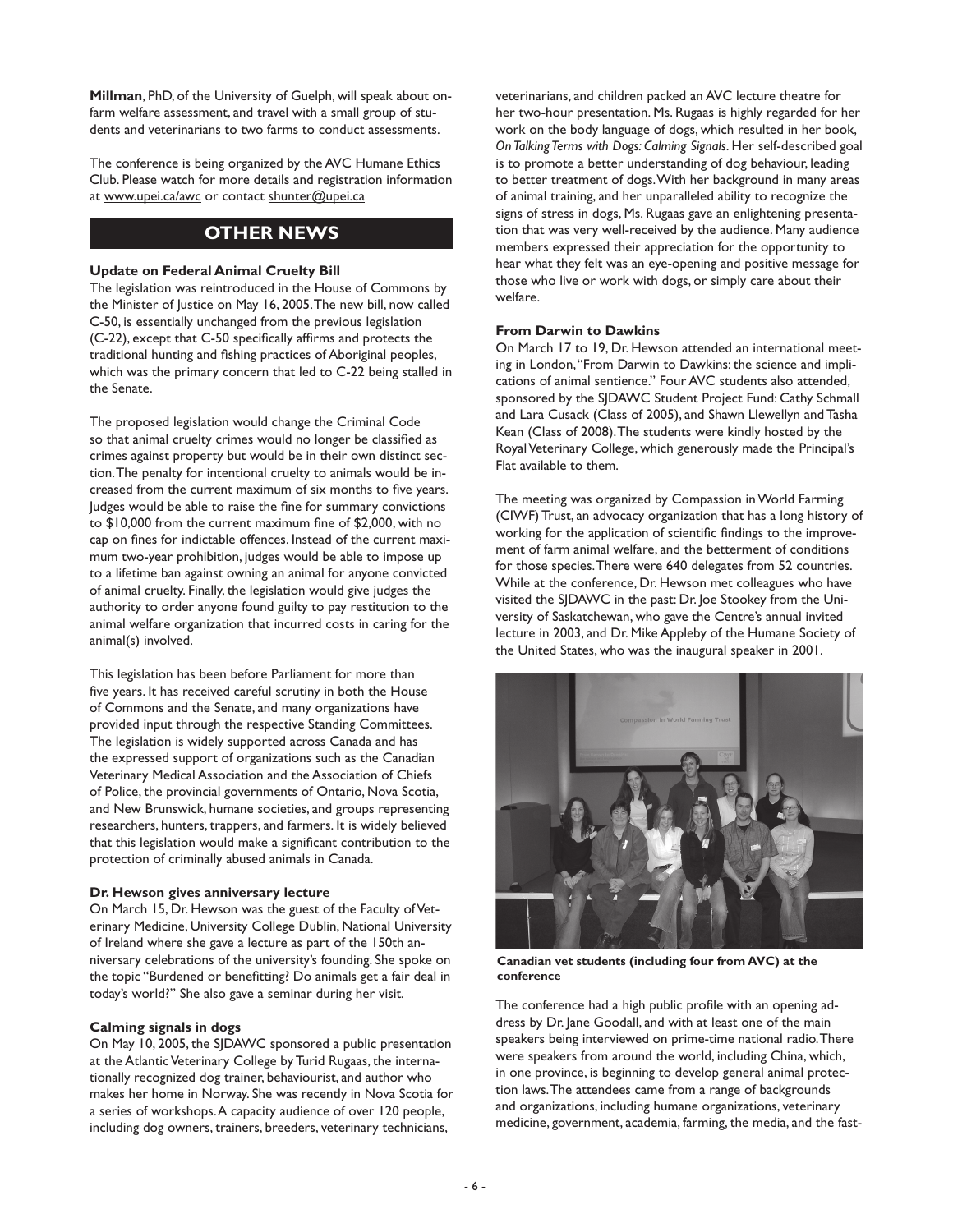food industry. Talks included reviews of scientific, philosophical, and theological arguments about different aspects of sentience (understood as the capacity to suffer and thus be conscious of undergoing negative physical or emotional experiences such as pain, fear, and loneliness). There were also talks about the sustainability of conventional farming, in terms of animal welfare, human welfare, and the environment. That session included a presentation about the Food Animal Initiative, which is a farm in Oxfordshire, UK, where animals are kept to ideal welfare standards, set up with a view to seeing if this is viable commercially. That project is sponsored by McDonalds, the supermarket chain Tesco, and the Royal Society for the Prevention of Cruelty to Animals.

In another session, Professor Don Broom of Cambridge University outlined research done in his lab which indicated that cattle show distinct behavioural and physiological responses of excitement at the moment when they learn the appropriate manipulation to achieve a goal, such as access to food. Dr. Broom dubs this "the eureka response," and it points to a higher level of consciousness than may have been accorded to cattle to date. Policy was examined in another session that included a presentation by food policy analyst Dr. Tim Lang of City University, who suggested that animal welfare groups might make common cause with health protection groups because the conditions that cause suffering to farm animals are driven by the market for cheap food, and overconsumption of the latter is contributing to significant and costly health conditions in human beings (e.g., obesity, diabetes mellitus, and heart disease). In this analysis, current farming practices bring considerable burdens to animals and consumers.

On the third day of the meeting, there were excursions to a conservation facility for wild animals (Marden Wildlife Park) and a mixed organic farm (Sheepdrove Organic Farm), which were both very instructive. A number of academics who went on the farm excursion were struck by the lack of training provided to

veterinary and agricultural students about the principles and practice of organic farming. The farmers themselves (who were all professional) also commented on this, saying that in the past they had had to proceed by trial and error because there was no guidance available. All stated that they had seen no other options, because they perceived conventional farming to be unsustainable as well as being an unpleasant working environment (e.g., in the case of pigs, spent almost entirely inside).

In the closing session, delegates voted in support of sending a statement to the United Nations, the World Trade Organization, and the Office Internationale des Epizooties (World Animal Health Organisation). The statement called for the recognition of sentience in many species of animals, and the acknowledgement of the need "to end cruel farming systems and other trades and practices which inflict suffering on animals."

### **SPONSORS**

The Centre has recently received renewed funding for the third six-month phase of the *Pegasus feral cat neutering programme* (page 4). We are very grateful to the **Pegasus Family Foundation**, through the Peninsula Community Foundation, for this continued support.

### **Help animals by supporting the Sir James Dunn Animal Welfare Centre**

*We welcome the generosity of animal welfare supporters and Friends of the Atlantic Veterinary College. Donations or planned gifts in the name of a special animal companion, friend, or family member can be a fitting and lasting tribute that will benefit animals for generations to come. Donors may choose whether a gift will be used for the direct benefit of animals in the community, to support research projects, or for other priorities of the Centre. For more information on ways that you can support the work of the Centre and the Atlantic Veterinary College, please contact Nancy Johnston at (902) 894-2865 or njohnston@upei.ca* 

**The Sir James Dunn Animal Welfare Centre gratefully acknowledges the continued support of the Friends of the Christofor Foundation.**